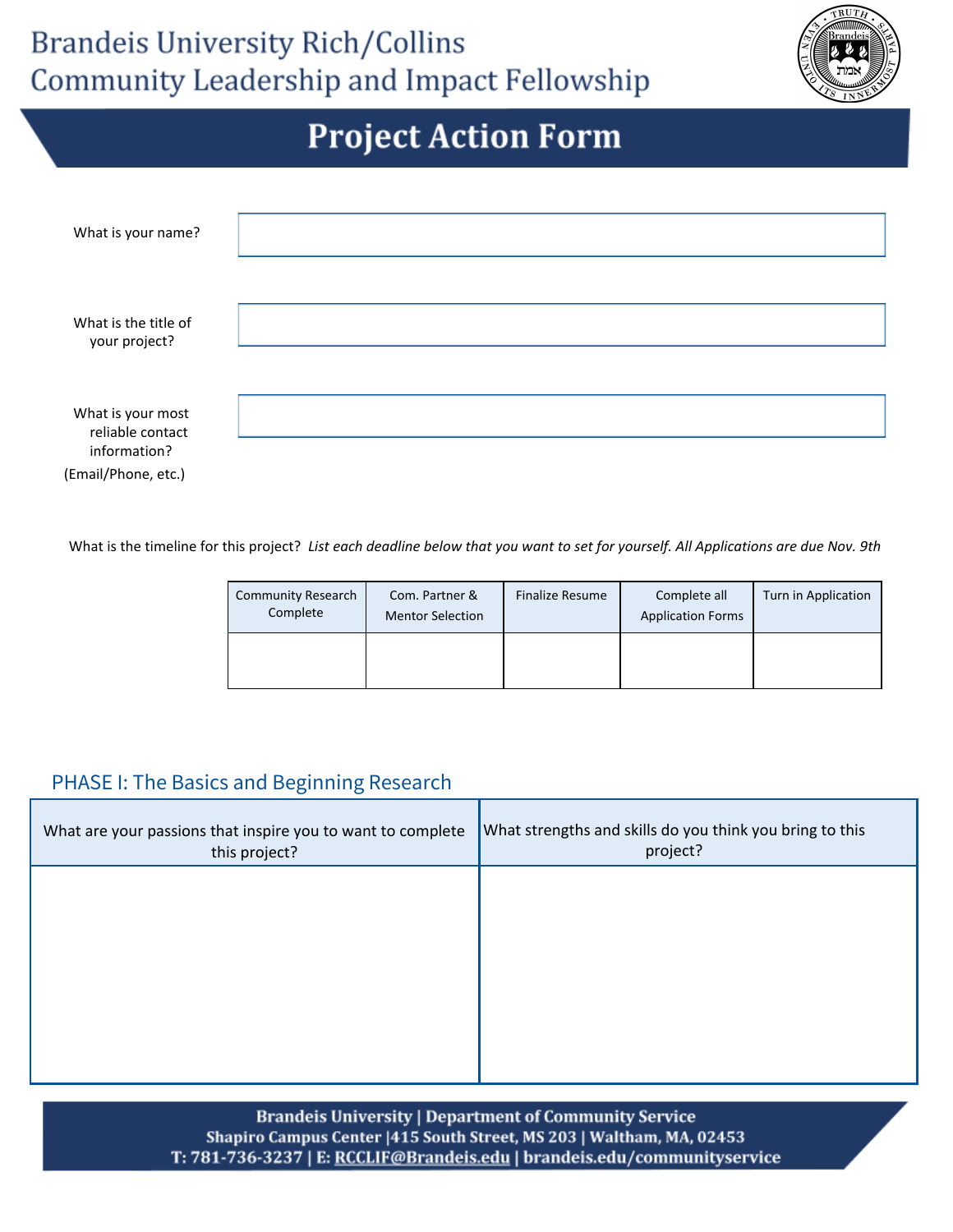#### **Brandeis University Rich/Collins** Community Leadership and Impact Fellowship



# **Project Action Form**

| What community need are you looking to meet?                                                              | What population do you hope to work with in this project?<br>Why this specific group?                            |
|-----------------------------------------------------------------------------------------------------------|------------------------------------------------------------------------------------------------------------------|
|                                                                                                           |                                                                                                                  |
|                                                                                                           |                                                                                                                  |
|                                                                                                           |                                                                                                                  |
|                                                                                                           |                                                                                                                  |
|                                                                                                           |                                                                                                                  |
| What research have you done about this community need<br>and the population it affects?                   | What community organizations (if any) are working with<br>this population or trying to meet this need?           |
|                                                                                                           |                                                                                                                  |
|                                                                                                           |                                                                                                                  |
|                                                                                                           |                                                                                                                  |
|                                                                                                           |                                                                                                                  |
|                                                                                                           |                                                                                                                  |
| Have you reached out to these organizations? If not,<br>what community partners do you hope to work with? | What from your research has shown you that your<br>specific project is both needed and potentially<br>impactful? |
|                                                                                                           |                                                                                                                  |
|                                                                                                           |                                                                                                                  |
|                                                                                                           |                                                                                                                  |
|                                                                                                           |                                                                                                                  |
|                                                                                                           |                                                                                                                  |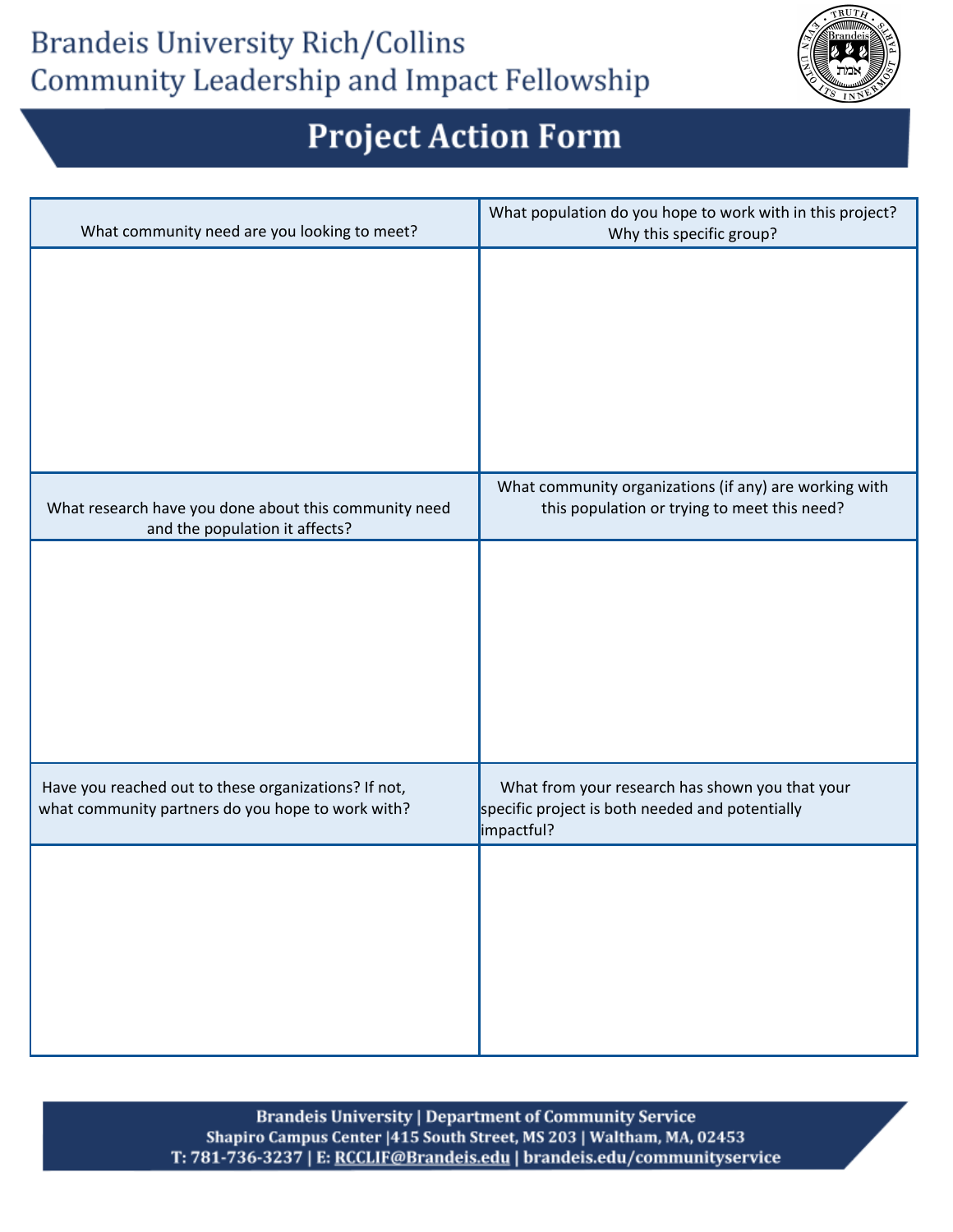

#### PHASE II: Project Goals, Timeline, and Evaluation

| What are your<br>specific goals for<br>this project?<br>For best success,<br>create S.M.A.R.T.<br>goals (Specific,<br>Measurable,<br>Attainable,<br>Realistic, Timely) |  |
|------------------------------------------------------------------------------------------------------------------------------------------------------------------------|--|
| What personal<br>areas of<br>growth/goals do<br>you have? What<br>skills, strengths, or<br>experiences do<br>you hope to<br>develop?                                   |  |
| How do you plan<br>to both complete<br>your project by the<br>end of the<br>semester but<br>make it and<br>sustainable<br>long-term?                                   |  |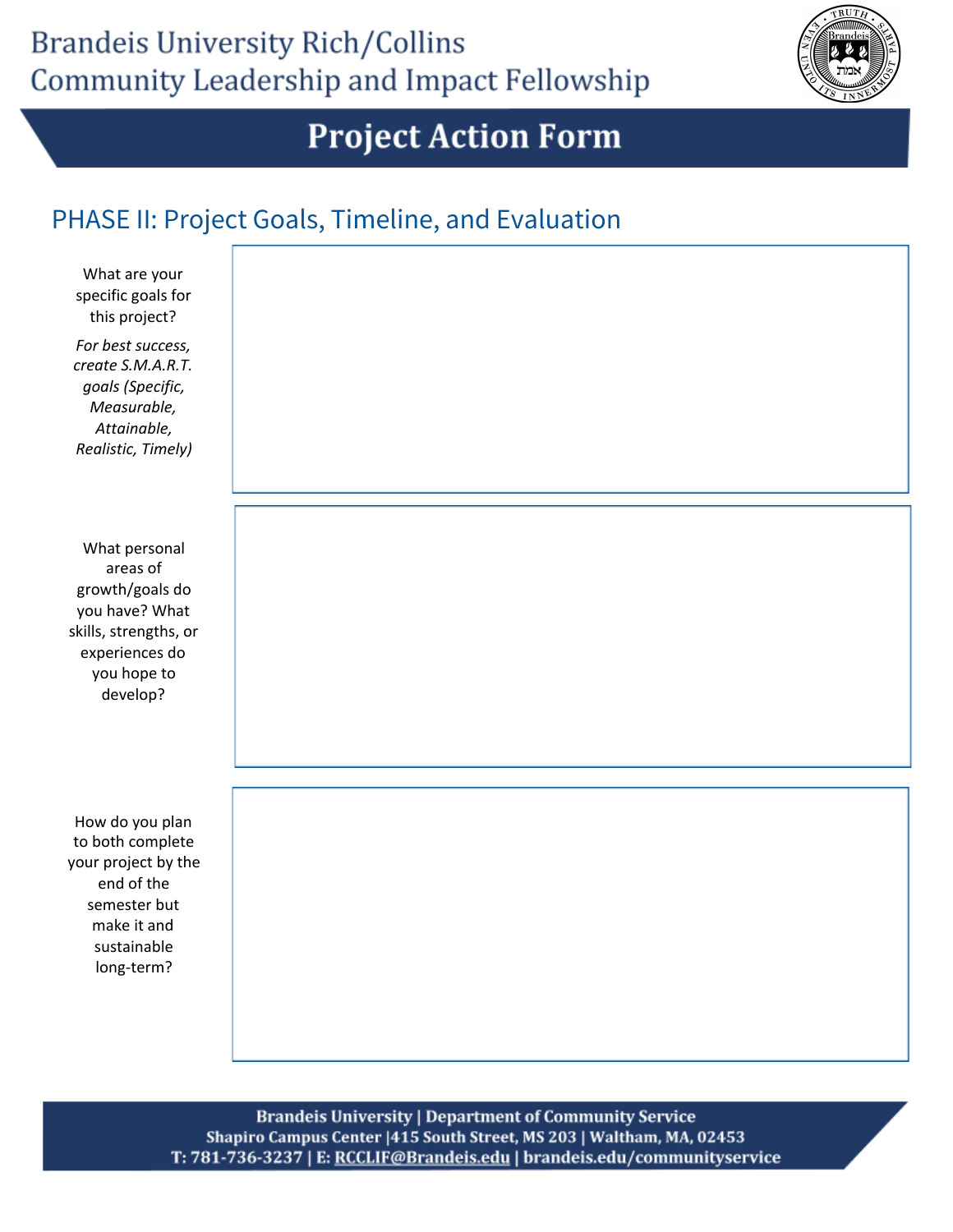

How will you measure the impact of the project and know you met your goals? (Quantitative or Qualitative Pre/Post Surveys, Focus Groups, Interviews, # of Volunteers, etc.)

What is your specific timeline for this project?

\*\*Expand on additional paper as necessary.

| <b>Action Item</b> | <b>Due Date</b> |
|--------------------|-----------------|
|                    |                 |
|                    |                 |
|                    |                 |
|                    |                 |
|                    |                 |
|                    |                 |
|                    |                 |
|                    |                 |
|                    |                 |
|                    |                 |
|                    |                 |
|                    |                 |
|                    |                 |
|                    |                 |
|                    |                 |
|                    |                 |
|                    |                 |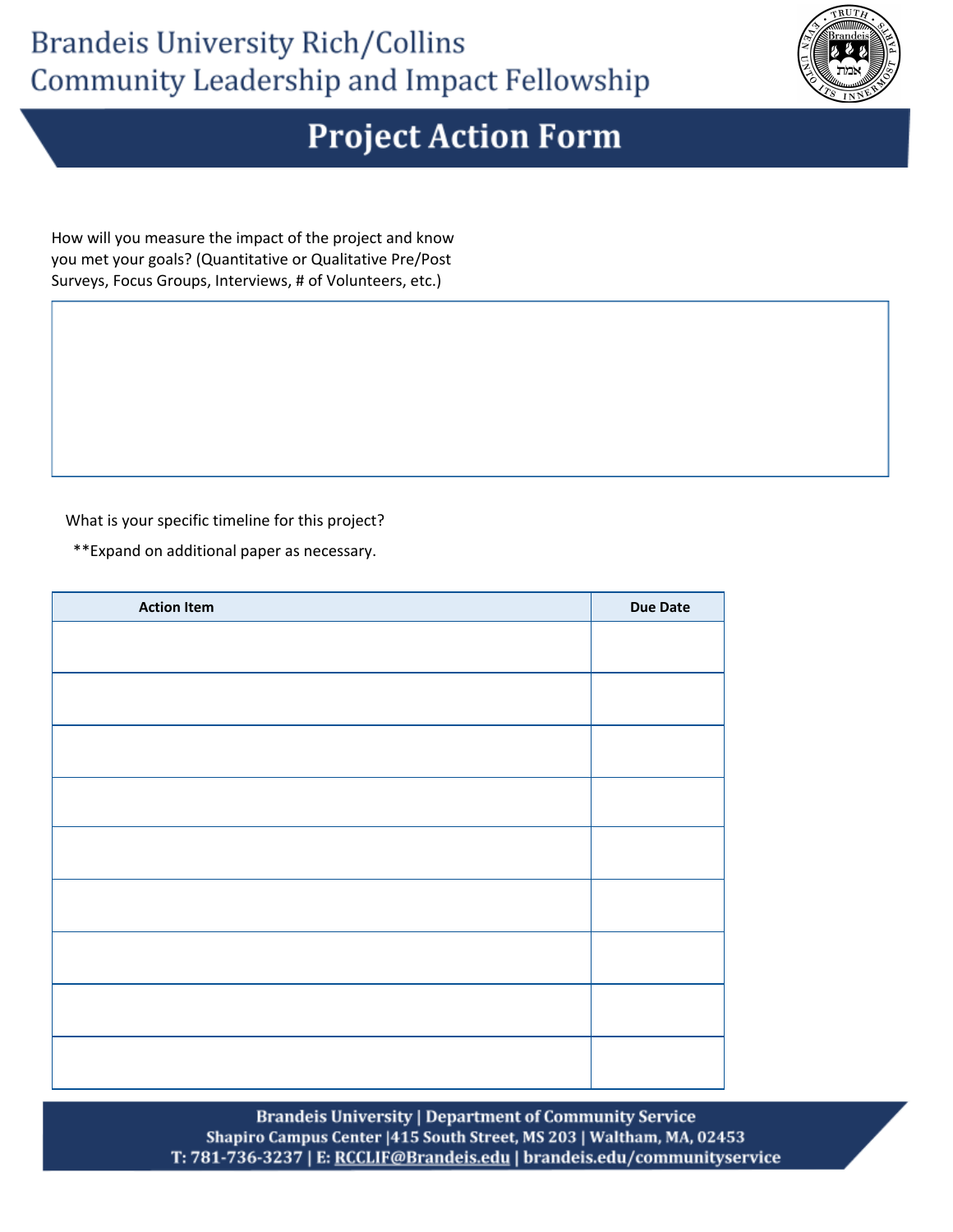

#### PHASE III: Engaging and Educating Others

| Who are you<br>asking to be your<br>staff/faculty<br>mentor? Why?<br>Does this person<br>have the time to<br>support your<br>project?                                                       |  |
|---------------------------------------------------------------------------------------------------------------------------------------------------------------------------------------------|--|
| Who will you<br>collaborate with<br>to implement this<br>project? (Fellow<br>peers, volunteers,<br>community<br>members, etc.)                                                              |  |
| What marketing<br>tools will you use<br>to recruit them?<br>How will you<br>support and train<br>them?                                                                                      |  |
| How will you<br>educate the<br><b>Brandeis and local</b><br>community about<br>your work? What<br>tools will you<br>use? (Flyers,<br>social media,<br>newspaper,<br>presentations,<br>etc.) |  |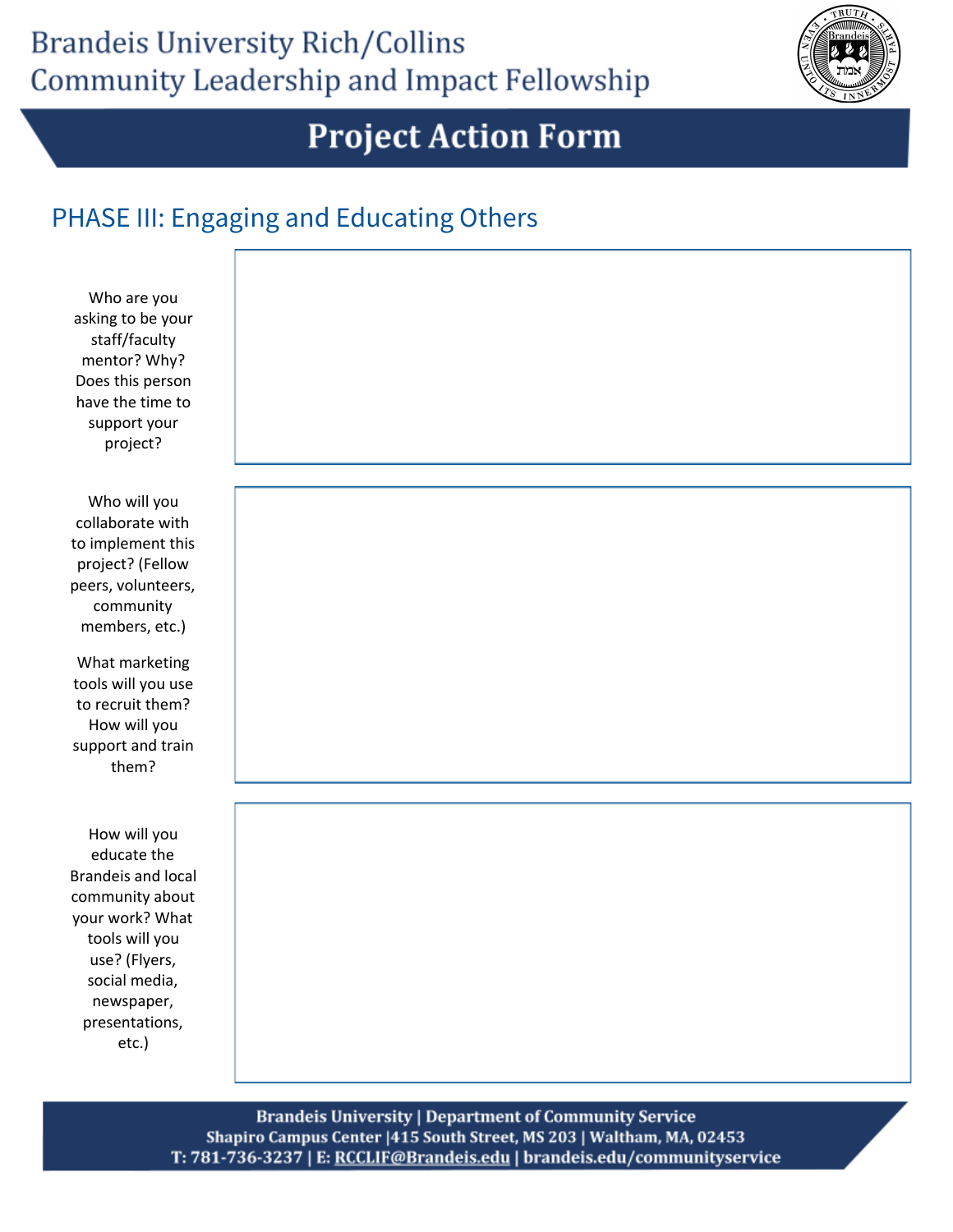

#### Phase IV: Barriers and Budgets

What are potential challenges and obstacles could come up during your project? How may you face these challenges?

What materials do you need in order to meet your goals? How much might these cost?

\*\*Use this info to fill out your budget proposal form later.

| <b>Material Needed</b> | <b>Quantity (if applies)</b> | <b>Approximate Cost</b> |
|------------------------|------------------------------|-------------------------|
|                        |                              |                         |
|                        |                              |                         |
|                        |                              |                         |
|                        |                              |                         |
|                        |                              |                         |
|                        |                              |                         |
|                        |                              |                         |
|                        |                              |                         |
|                        |                              |                         |
|                        |                              |                         |
|                        |                              |                         |
|                        |                              |                         |
|                        |                              |                         |
|                        |                              |                         |
|                        |                              |                         |
|                        |                              |                         |